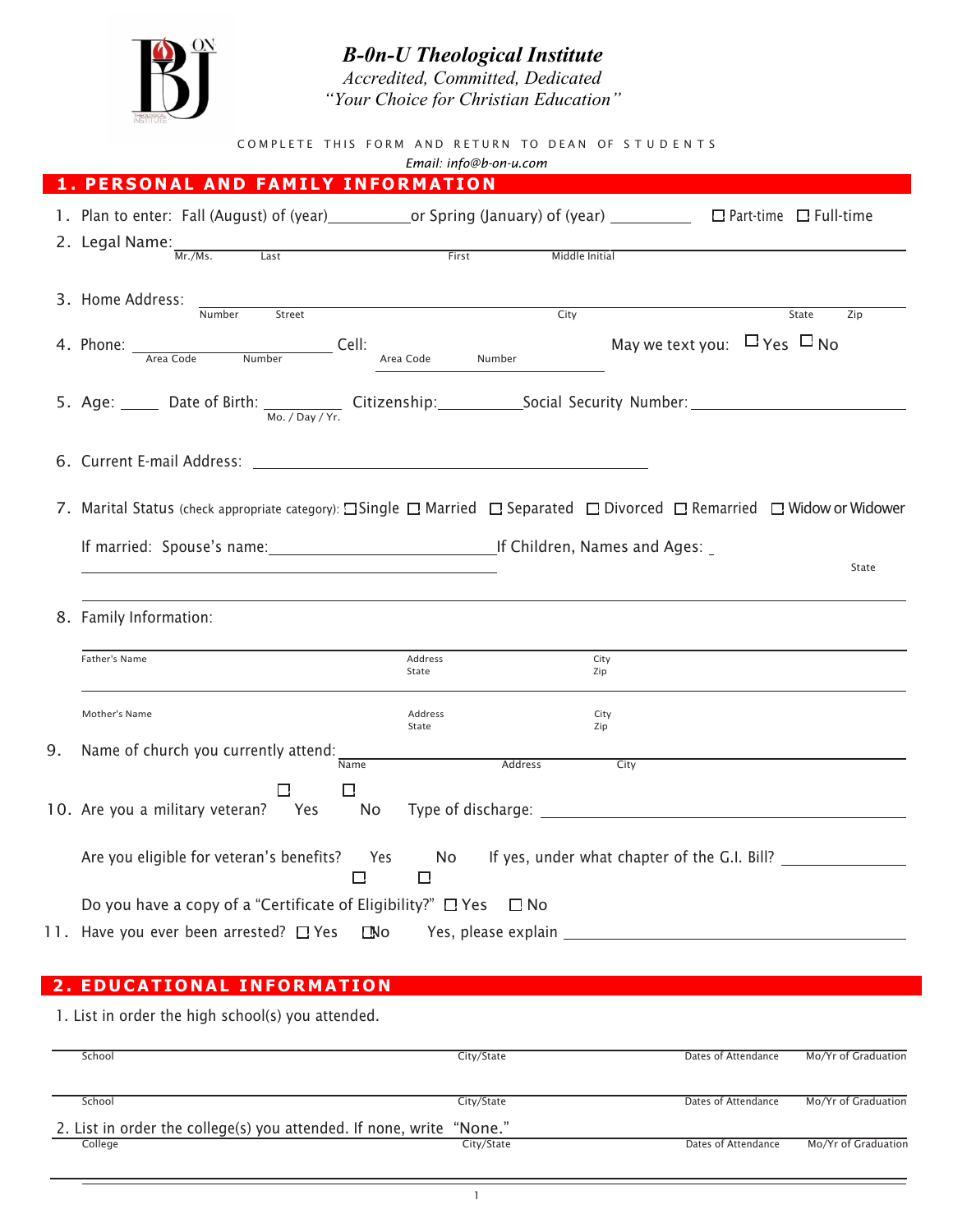3. If you have ever been dismissed from any college or denied admission for any reason, please explain:

| <b>3. INTERESTS</b>                                                          | Please check the program(s) you are interested in pursuing at b-On-U Theological Institute:                        |        |                                       |     |
|------------------------------------------------------------------------------|--------------------------------------------------------------------------------------------------------------------|--------|---------------------------------------|-----|
| <b>Biblical Studies</b><br>⊔                                                 | $\Box$ Certification                                                                                               |        | $\Box$ Church Administration          |     |
| Pastoral Ministry<br>$\Box$<br>Evangelism<br>$\Box$                          | Associate Degree<br>ப<br>Master's Degree<br>ப                                                                      | ப<br>ப | Bachelor's Degree<br>Doctorate Degree |     |
| <b>4. RECOMMENDATIONS</b><br>Pastor:                                         | You must_supply the complete_names_and_contact information of your recommendations!                                |        |                                       |     |
| Name                                                                         | Address                                                                                                            | City   | State                                 | Zip |
| Phone                                                                        | Email                                                                                                              |        |                                       |     |
| Adult friend or Employer who knows you well:                                 |                                                                                                                    |        |                                       |     |
| Name                                                                         | Address                                                                                                            | City   | State                                 | Zip |
|                                                                              |                                                                                                                    |        |                                       |     |
| Phone                                                                        | Email                                                                                                              |        |                                       |     |
| 5. OTHER                                                                     | Please have the following sent to B-On-U Theological Institute                                                     |        |                                       |     |
| High School Students Transcripts:<br>• High School Transcript and ACT score. |                                                                                                                    |        |                                       |     |
| <b>Transfer Students:</b>                                                    | • Official copy of Transcript(s) from all colleges previously attended, your High School Transcript and ACT score. |        |                                       |     |
| Please submit application and transcript(s) to:<br>Email: info@b-on-u.com    |                                                                                                                    |        |                                       |     |

Signature Date Date

B-On-U Theological Institute does not discriminate with regard to age, race, color, national origin, sex or disability in any of its *education programs or opportunities, employment or other activities.*

*I agree to abide by the rules and regulations of the College and to meet my financial responsibilities.*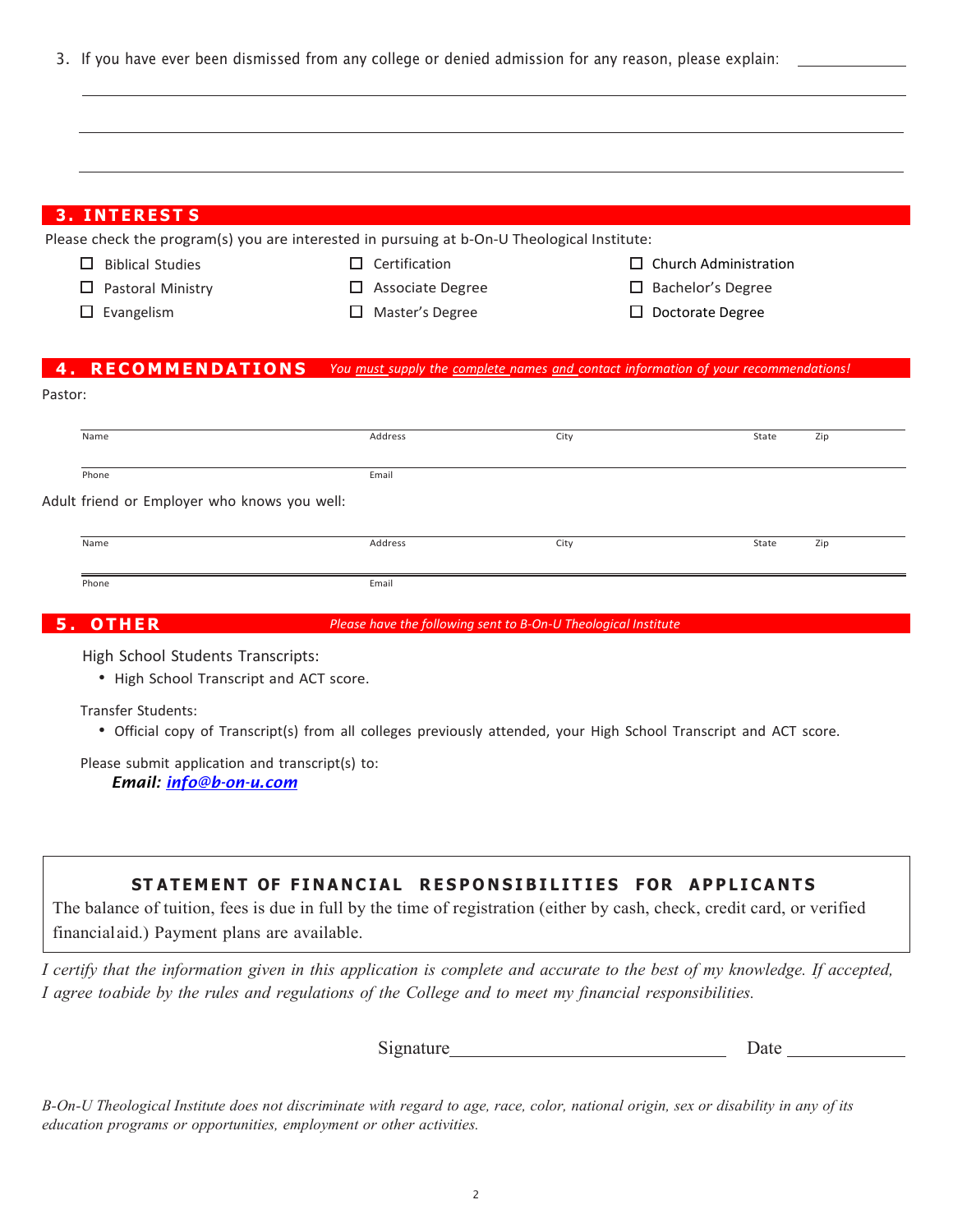## **PERSONA L INFORMA TIO N**

| 1. Describe your personal salvation (feel free to use another piece of paper):                                                                                    |  |  |  |
|-------------------------------------------------------------------------------------------------------------------------------------------------------------------|--|--|--|
|                                                                                                                                                                   |  |  |  |
|                                                                                                                                                                   |  |  |  |
|                                                                                                                                                                   |  |  |  |
|                                                                                                                                                                   |  |  |  |
|                                                                                                                                                                   |  |  |  |
|                                                                                                                                                                   |  |  |  |
|                                                                                                                                                                   |  |  |  |
| 2. What experiences have helped you grow in your Christian life? Include devotional life, as well as serving in your<br>home, church, and community:              |  |  |  |
|                                                                                                                                                                   |  |  |  |
|                                                                                                                                                                   |  |  |  |
|                                                                                                                                                                   |  |  |  |
|                                                                                                                                                                   |  |  |  |
|                                                                                                                                                                   |  |  |  |
|                                                                                                                                                                   |  |  |  |
|                                                                                                                                                                   |  |  |  |
| 3. Describe the extracurricular activities in which you have participated: _________________________                                                              |  |  |  |
|                                                                                                                                                                   |  |  |  |
|                                                                                                                                                                   |  |  |  |
|                                                                                                                                                                   |  |  |  |
|                                                                                                                                                                   |  |  |  |
| 4. Why are you interested in attending B-On-U Theological Institute?                                                                                              |  |  |  |
|                                                                                                                                                                   |  |  |  |
|                                                                                                                                                                   |  |  |  |
|                                                                                                                                                                   |  |  |  |
|                                                                                                                                                                   |  |  |  |
|                                                                                                                                                                   |  |  |  |
|                                                                                                                                                                   |  |  |  |
| 5. What are your tentative career goals?<br><u> 1980 - Andrea Station Barbara, actor a contrador de la contrador de la contrador de la contrador de la contra</u> |  |  |  |